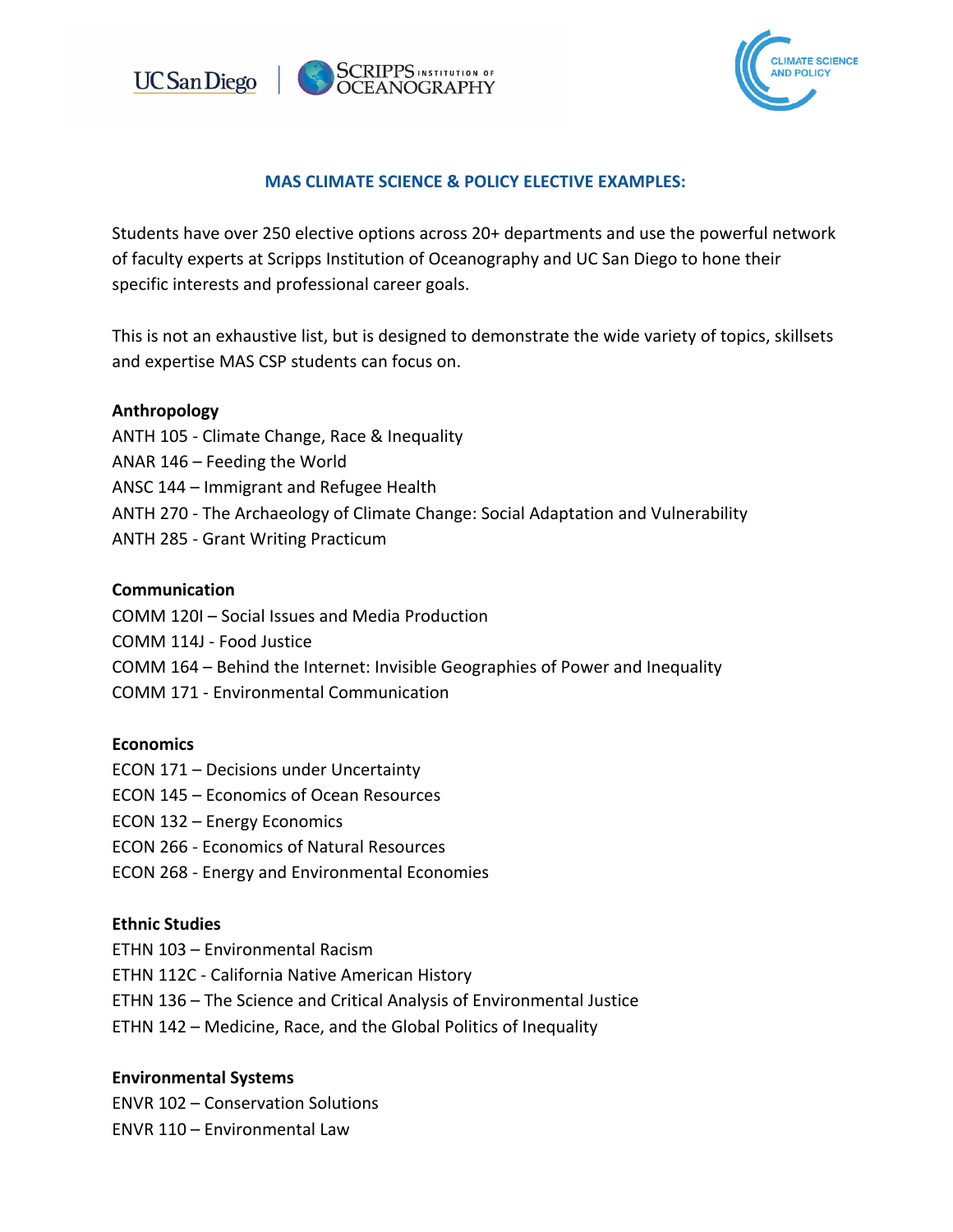### ENVR 120 – Coastal Ecology

### **Global Policy & Strategy**

- GPCO 463 Strategy and Negotiation
- GPEC 443 GIS and Spatial Data Analysis
- GPIM 457 Cost Benefit Analysis
- GPPA 472 Latin American Environmental and Energy Policy
- GPPS 473 Political Economies of Energy in Asia

### **Management**

- MGT 103 Product Marketing and Management
- MGT 164 Business and Organizational Leadership
- MGT 166 Business Ethics and Corporate Social Responsibility
- MGT 167 Social Entrepreneurship
- MGT 172 Business Project Management

### **Political Science**

- POLI 108 Political Economy of Development
- POLI 100I Participation and Inequality
- POLI 142A United States Foreign Policy
- POLI 117 Bending the Curve: Solutions to Climate Change
- POLI 125 Gender, Politics, and Globalization
- POLI 140D International Human Rights Law: Migrant Populations

# **Scripps Institution of Oceanography**

- SIO 101 California Coastal Oceanography
- SIO 116 Climate Change and Global Health
- SIO 117 Physical Basis of Global Warming
- SIO 132 Intro to Marine Biology
- SIO 135 Satellite Remote Sensing
- SIO 138 The Coral Reef Environment
- SIO 164 Introduction to Maritime Archaeology
- SIO 175 Analysis of Oceanic and Atmospheric Data
- SIO 183 Phycology: Marine Plant Biology
- SIO 184 Marine Invertebrates
- SIO 188 Biology of Fishes
- SIOC 209 Polar System Science
- SIOC 210 Physical Oceanography
- SIOB 269 Ocean Acidification
- SIOB 278 Ocean Science in International Policy
- SIOB 280 Biological Oceanography